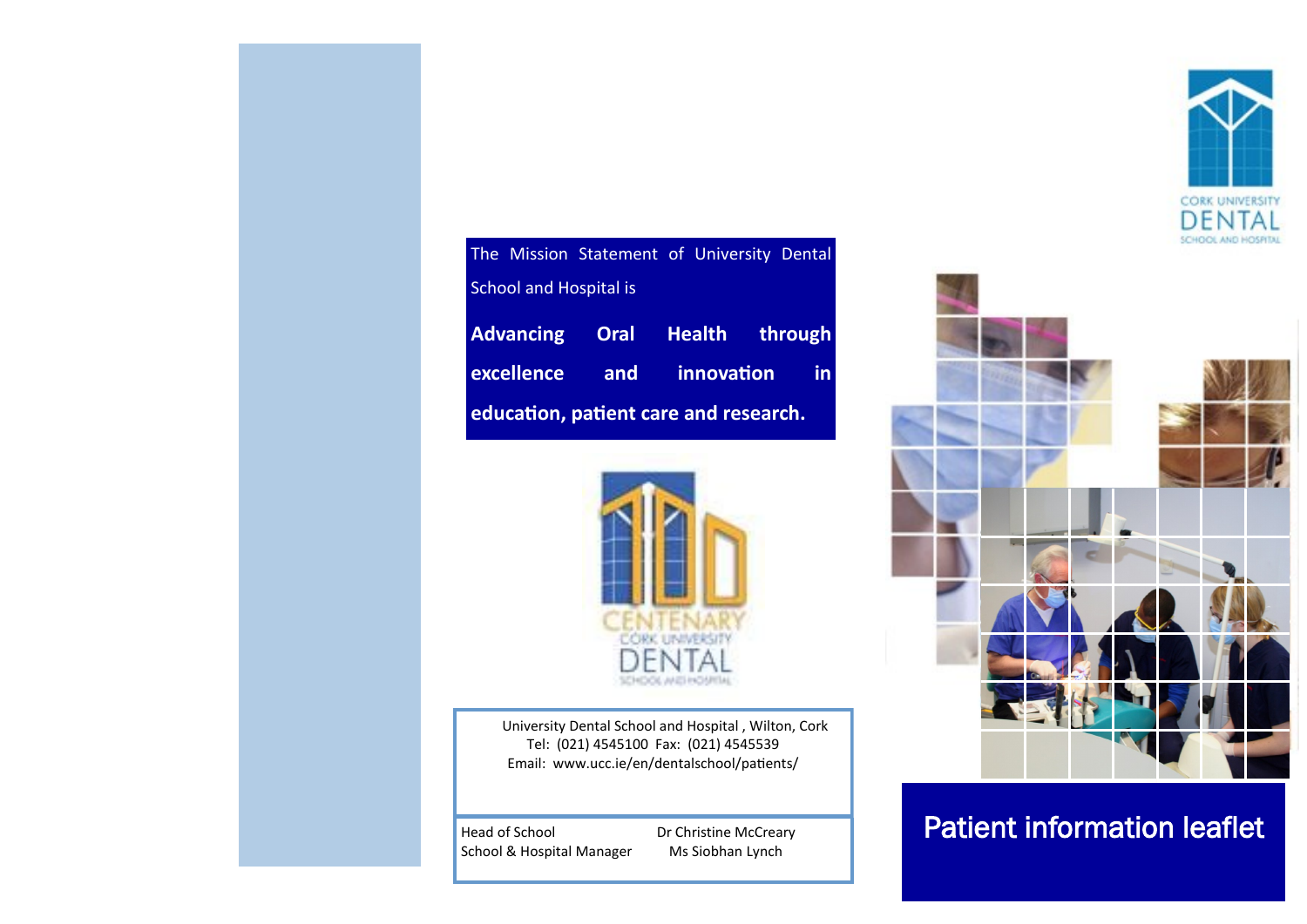# The objectives of the Dental School are

- To prepare students to be competent oral health care professionals
- To expand our knowledge and understanding through research programmes
- To serve the community through the provision of excellent oral health care treatments to a diverse population.

# What we will do?

- Provide you with a professional dental opinion and service
- If you do not have an entitlement to a service, we will explain why
- We will provide an accessible service to deal with any changes in you circumstances you tell us about
- We will give you information on any additional service you might be entitle to.

# What our staff and students will do?

- Treat you with respect
- Treat you as an individual
- Listen to what you say
- Be fair, helpful and easy to talk to
- Give clear explanations
- Keep what you say confidential
- Tell you exactly what you need to do and what information we need.

# You can help us by?

- Giving us full and accurate information
- Telling us about changes in your circumstances/entitlements
- Treating our staff and students with respect.

# PRSI/Tax allowances

Treatments that qualify for tax relief include:

• Orthodontics Surgical removal of impacted wisdom teeth Crowns, veneers, bridgework Root canal treatment Implants

Med 2 forms are available on request from any reception desk or may be downloaded from the Revenue website: www.Revenue.ie

# General Information

The School and Hospital is located in the grounds of Cork University Hospital.

# By Car

Car parking is available in the Hospital grounds. A pay machine is located in the main public car park.

# By Public Transport

The number 1, 5, 8, and 14 buses pass the grounds at different location.

See www.buseireann.ie

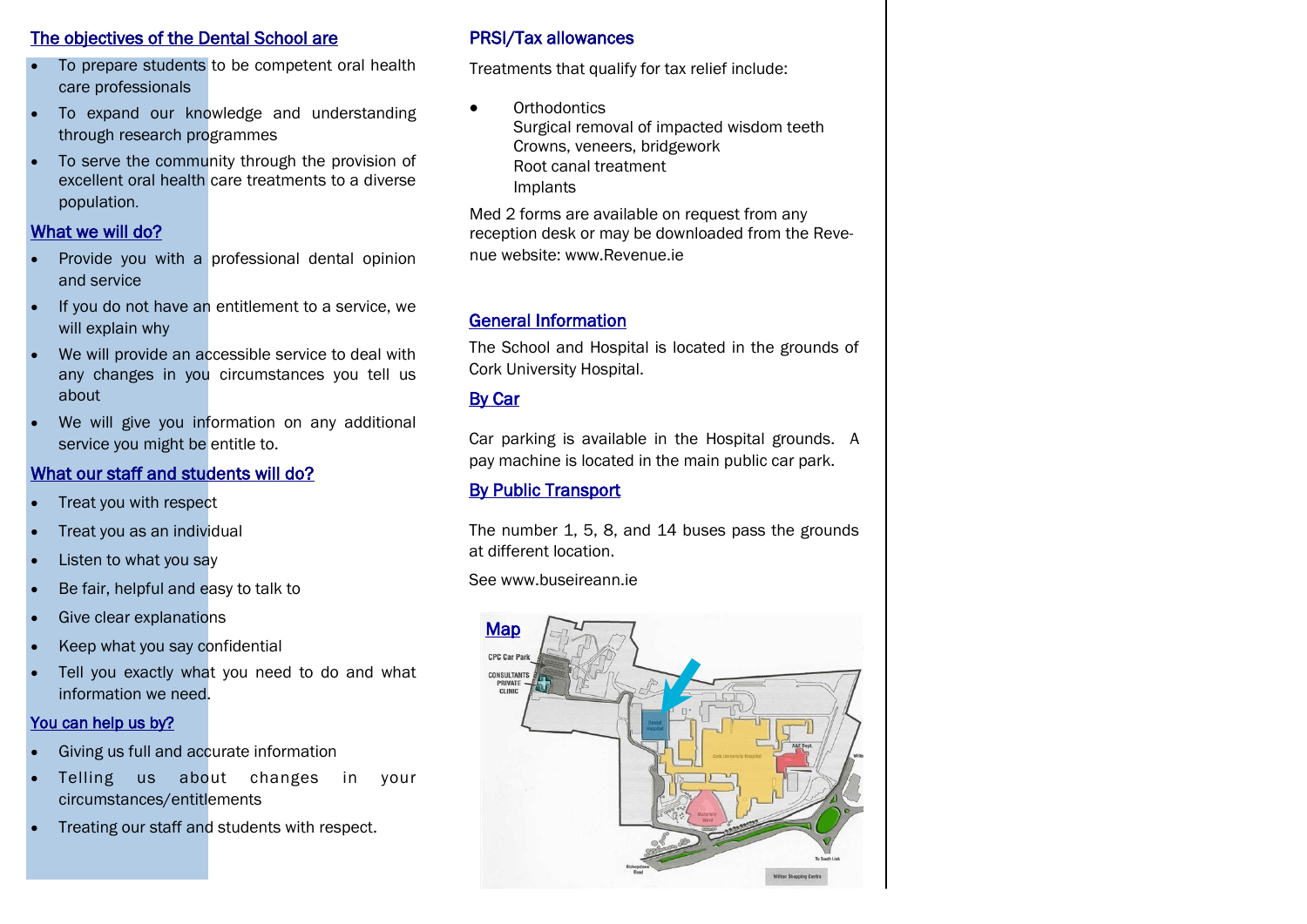#### Teaching and Research Hospital

- You are reminded that the Cork Dental School and Hospital is a teaching hospital and as such part or all of your treatment may be administered by student practitioners under supervision.
- You are also reminded that research activities are conducted at Cork Dental School and Hospital and should your treatment involve research based projects you will be advised of this in advance and your consent obtained
- Decision on your suitability for treatment will only be made after initial assessment by an appropriate member of staff .

## General Information

The Cork Dental School and Hospital is located on the western suburb of Cork City on the campus of Cork University Hospital the largest hospital in the region. We provide training for undergraduate and postgraduate Dental students, dental nurses, dental hygienists.

#### Who is eligible for Treatment

You will be eligible for treatment if you have

- Suffered a dental injury (as a result of trauma) or if you require emergency intervention
- Been assessed by our team of dentists as suitable for treatment by our undergraduate or postgraduate students

#### *SERVICES AVAILABLE*

# Accident and Emergency Services

This service is limited to pain relief for people who have had a dental accident or who require emergency treatment to deal with bleeding, serious infection, visible swelling in or around the mouth or certain types of severe pain.

We may need to refer you to your own dentist to have some aspects of your dental care completed before we start a treatment plan for you. You must be registered with your own dentist or a HSE dentist to whom we will discharge you when your treatment is completed. Your dentist is responsible for the maintenance of the treatment we carry out and any future treatment.

## Special Needs

Our staff and students are conscious of, and highly committed to, addressing the special needs of our patients. If you have a special need please make it know on arrival to a member of staff.

## **Courtesy**

You have a right to be treated courteously at all times by our staff and students. However, we would also ask that you respect our staff and students at all times.

Please switch off mobile phones whilst receiving treatment or in clinical areas. CCTV is in operation in the school and hospital for the safety of our patients, staff and students.

#### Patient Feedback and Complaints

The Cork Dental School and Hospital is committed to providing a high quality service. We would welcome your suggestion as to how our services may be improved. Please make any dissatisfaction known immediately to a member of staff, so they can help you with your problem.

If the matter is not dealt with to your satisfaction or if you wish to make a formal complaint please fill out a *feedback form* (available at all reception desks) and the Hospital manager will be in contact with you regarding your complaint.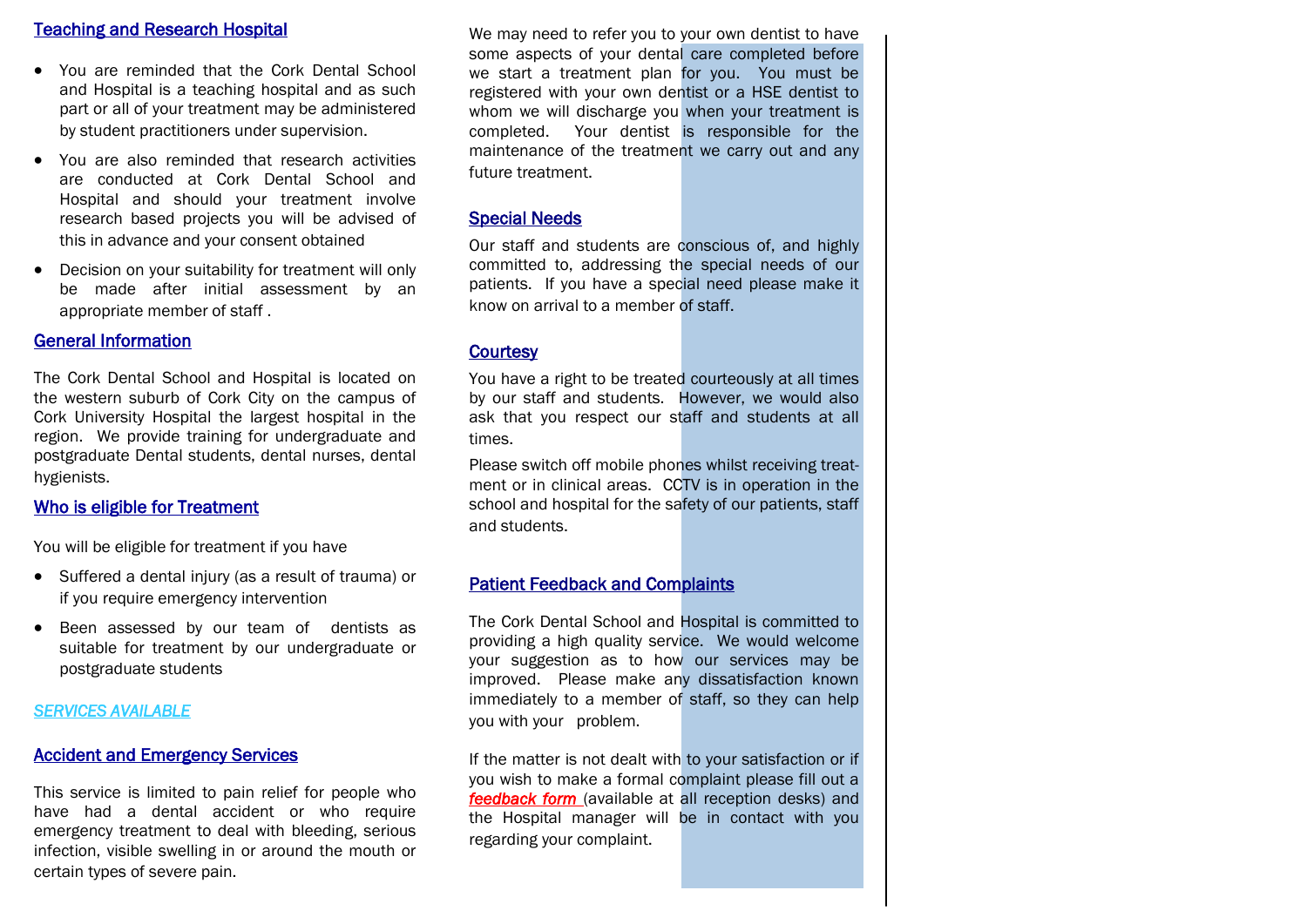However, patients are advised to contact their own Dentist or HSE Clinic in the case of an emergency. A dentist will determine whether the Accident and Emergency team will be able to provide treatment. If you are accepted, the treatment you receive may only be temporary sufficient to relieve the pain and stabilise your condition until you can attend your own Dentist or HSE Dentist.

This clinic currently operates between *9am and 12 noon* from *Monday to Friday* only. We strongly recommend that you arrive no later than this time. It may be necessary at times to stop accepting patients if demand for services exceeds that which can be delivered.

We also provided additional out of hours emergency service after *5.30pm and on Saturdays, Sundays and Public holidays*. Patients are advised to contact the emergency department of the Cork University Hospital where a dentist on call will attend to you. To contact this service telephone 021 4546400.

An Accident and Emergency *fee applies* and must be paid in advance.

#### Specialist Care

The Cork Dental School and Hospital is the centre of excellence for patients who require specialist advanced care not generally available elsewhere.

All referrals must be by letter from your own dentist. Waiting lists are in operation for all such referrals.

Students may be present during your visit to our specialist clinics. On some specialist clinics students will complete your initial examination and provide your treatment under staff supervision.

Charges will be applied for consultation and treatment provided in specialists clinics.

Please bring the following with every visit

- Your appointment Notice
- Your Medical Card
- X-rays or letters from your GP or Dentist
- The names of all current medications prescribed for you.

#### Informed Consent

Treatment will only be undertaken with your informed consent. The consent form you sign will state clearly the nature of procedures to be undertaken. In the case of a child (i.e. under 16 years), the written consent of a parent or guardian will be required.

# Patient Information

We will advise you of the name of the dentist under whose care you are being placed. We will also explain the nature of your condition in non-clinical language.

In order to maintain our patient database and to ensure that we have accurate contact information the receptionist will ask you to confirm that your contact details are correct at each visit.

#### Patient Confidentiality

You have a right to total confidentiality in respect of your dental records.

If you wish to see your dental record you should make a request in writing to the Administration Office, Cork Dental School and Hospital, Wilton, Cork.

The Cork Dental School and Hospital fully respects your right to privacy. All your personal information will be treated with the highest standards of confidentiality, strictly in accordance with the Data Protection Acts 1988 & 2003.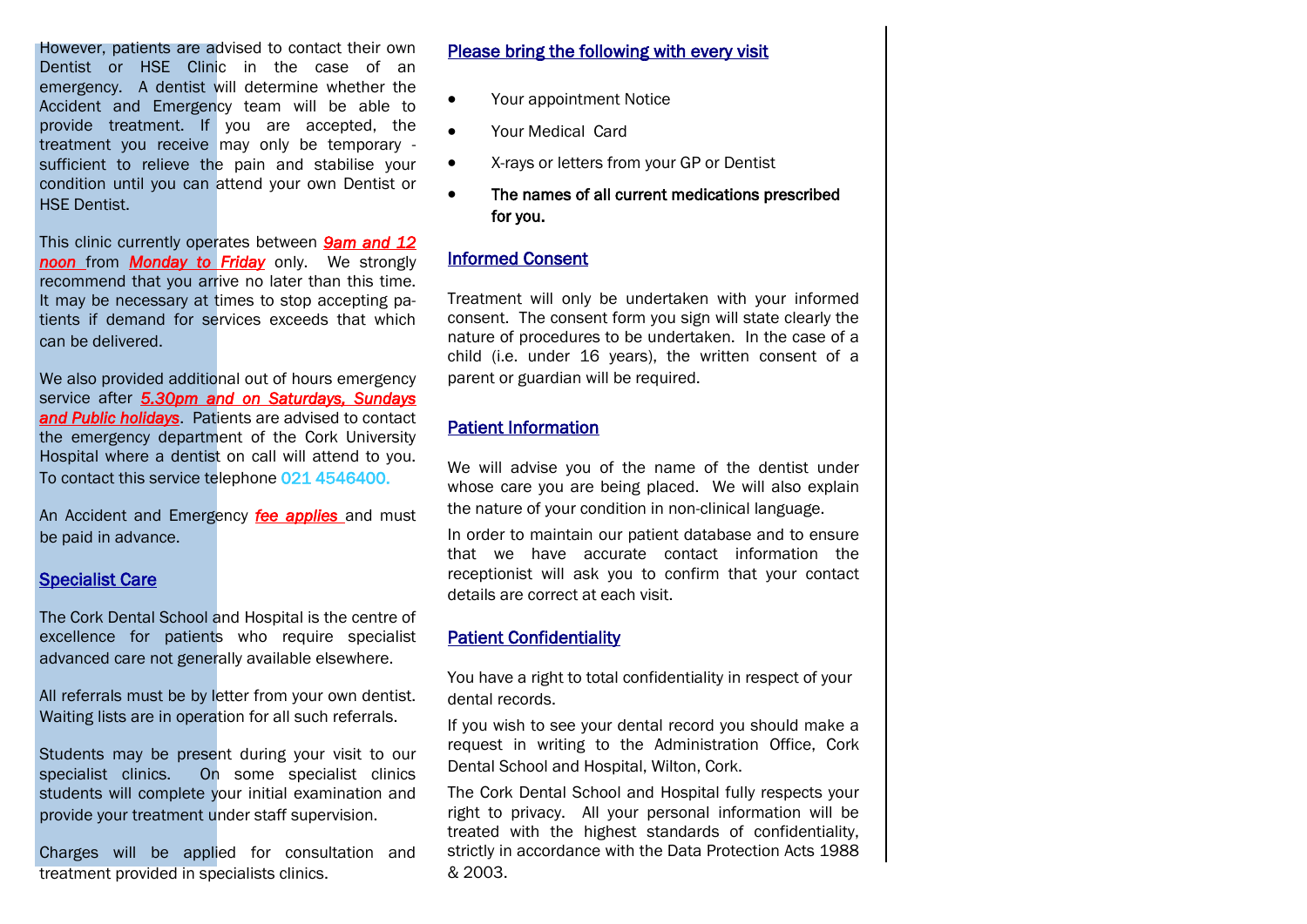# Students Clinics

If you are under treatment with a dental student and need to contact them you can phone them on the clinic at 021 4901154. If they are not available you can leave your contact details and your message will be forwarded to them.

Patients suitable for treatment by Dental students are identified through our Assessment Waiting List. Please phone 021 4901143 for more details.

The training of the student dentists is a primary function of this School and Hospital. If you are receiving treatment by a student you are undertaking a commitment to the student to be available to receive treatment.

#### Your dental care provided by a dental student will take longer than would be the case in general practice. This will include longer treatment times and more appointment dates.

In most cases students must achieve the clinical credits necessary for their training and subsequent qualification and unfortunately failure to attend appointments may result in the student losing important clinical credits.

#### Patients Fees and Charges

Please refer to our price list available at reception. Please note that Cork University Dental Hospital is not a part of the HSE and does not operate under DTSS.

#### Debt Collection

The cork University Dental School and Hospital engages the services of a Debt Collector to recover outstanding debts.

#### Payment Options

Price lists are available from any of the reception areas. You should discuss with your dentist the cost of your dental treatment.

If you fail to keep a number of appointments or attend persistently late it may be necessary to discontinue your treatment to facilitate treatment of other patients.

# Confirmation/Cancellation

For some appointments you may need to confirm your attendance in advance (see your appointment notice for more information). Occasionally due to unforeseen circumstances we may be obliged to cancel appointments. In such circumstances we make every effort to contact you immediately.

If you are unable to attend for an appointment, you should contact Cork University Dental School and Hospital or the Dentist with whom you have the appointment.

Please ensure you have your *Patient Chart Number*  ready. This will enable us to process your cancellation more efficiently.

# Follow up Appointment

If you have an appointment and have been a patient previously or are under current treatment, simply go directly to the appropriate reception areas which are as follows:

- Oral Surgery, Paediatric and Dental Hygiene Appointments – Please register at the MAIN Reception desk on the ground floor
- Restorative Appointment Please register at the reception area on the FIRST floor
- Orthodontic Appointments Please register at the reception area of the ORTHODONTIC area situated on the ground floor.